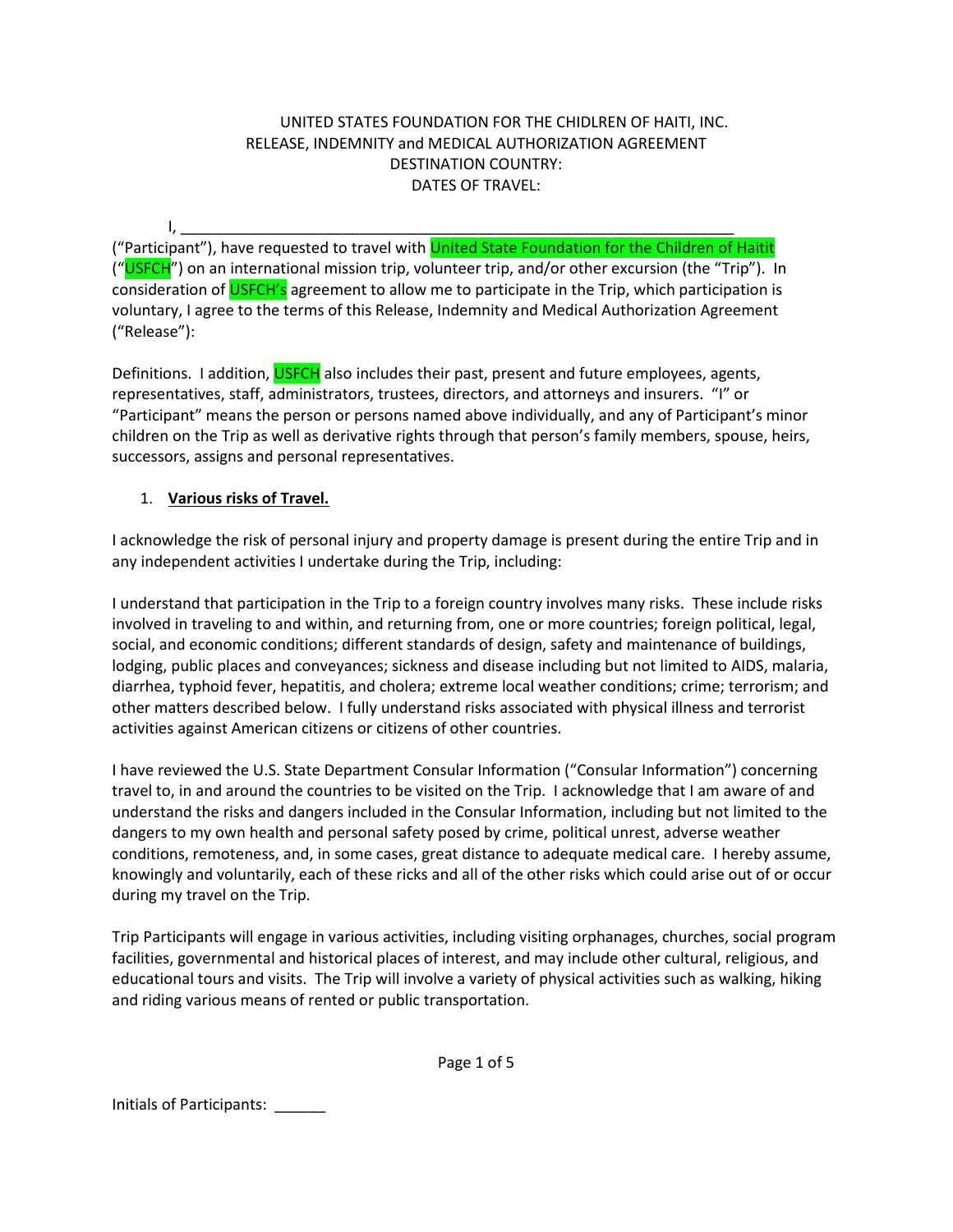Transportation for the Trip may be provided via a variety of methods, including but not limited to commercial airlines and other chartered air, land, and water transportation. The Trip may also include field trips with inherent risks including injury, disease and/or death.

# 2. **Release.**

Knowing that the risks identified above exist, as well as any other risks not identified above, and in consideration of being permitted to participate in the Trip, I agree (individually and on behalf of my family, spouse, children, heirs and personal representatives), to assume all the risks and responsibilities surrounding my participation in the Trip and hereby forever release and promise not to sue USFCH for any damages or injury, including death, caused by or arising directly or indirectly out of my participation in the Trip. By signing below, I intend to COMPLETELY RELEASE and forever discharge USFCH from any and all claims, demands, lawsuits and liabilities whatsoever that I have or may have against USFCH related to any loss, damage or injury, including suffering and death, that may be sustained by me or by any property belonging to me which arise out of, result from, occur during or are connected in any manner, directly or indirectly, with my participation in the Trip, any related or independent travel, and any activities or field trips irrespective of whether they are sponsored, supervised or controlled by the USFCH in any manner. This release includes, but is not limited to, claims based on negligence, recklessness, and strict liability of USFCH, if any.

## 3. **Indemnification.**

I agree to indemnify, defend and hold harmless USFCH from any and all liabilities, loss, damage or expense, including attorney's fees and all expenses of litigation of any kinds, which arise out of any claims or lawsuits based upon my acts or omissions during the Trip or any related or independent travel, activities or field trips during the dates shown above, irrespective of whether such act or omission occurs during a sponsored, supervised or controlled activity of USFCH. **THIS INDEMNIFICATION EXPRESSLY INCLUDES INDEMNIFICATION OF USFCH WHEN USFCH IS OR MAY BE CONCURRENTLY NEGLIGENT, RECKLESS AND/OR STRICLY LIABLE.**

# 4. **Travel and Housing Arrangements.**

USFCH does not represent or act as an agent for, and cannot control the acts or omissions of any host institution, host family, transportation carrier, hotel, tour organizer or other provider of goods and services ("Travel Providers") involved in the Trip. I release USFCH from any act or omission of any Travel Provider which directly or indirectly causes me any injury, loss, damage, or expense.

Although USFCH will attempt to maintain the Trip as planned and described, it reserves the right to change the Trip, including the itinerary, travel arrangements, and accommodations, at any time and for any reason, with or without notice, USFCH shall not be liable to Participant by reason of any such cancellation or change. USFCH is not responsible for penalties assessed by air carriers that may result due to operational and/or itinerary changes, regardless as to whether USFCH makes flight arrangements. Any additional expense resulting from the above will be paid by Participant. USFCH reserves the right to substitute hotels or accommodations or housing of a similar category at any time. Specific room and housing assignments are within the sole discretion of USFCH.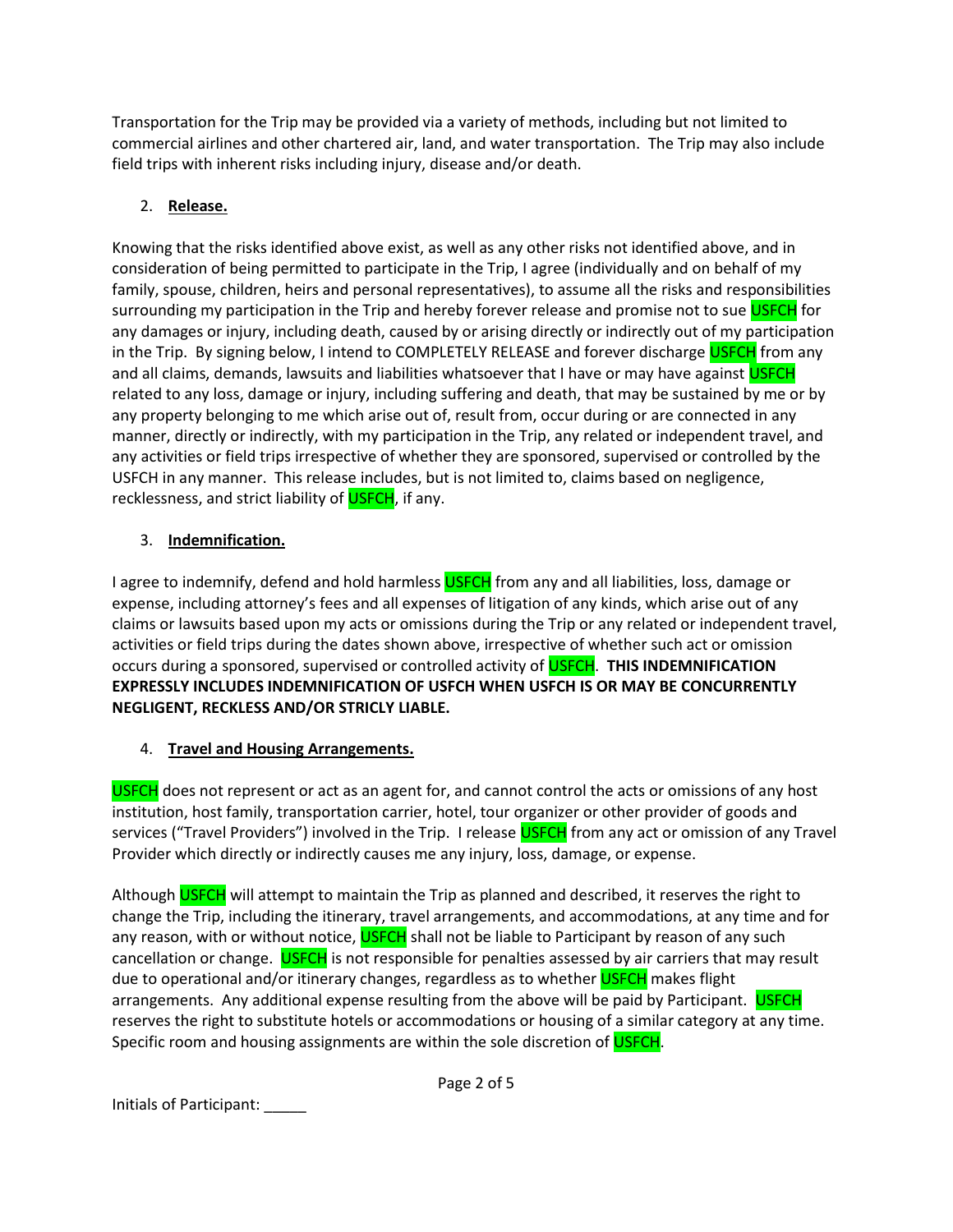I understand and acknowledge that USFCH assumes no responsibility or liability for any delays, delayed or changed departure or arrival times, fare changes, dishonors of hotel, airline or vehicle rental reservations, missed carrier connections, sickness, disease, injuries, losses, damages, weather, strikes, acts of God, circumstances beyond the control of USFCH, force majeure, war, quarantine, civil unrest, public health risks, criminal activity, terrorism, accident, injuries, damage to property, bankruptcies of airlines or other service providers, inconveniences, cessation of operations, mechanical defects, failure or negligence of any nature howsoever caused in connection with any accommodations, restaurant, transportation, or other service or for any substitution of hotels or of common carriers beyond USFCH's control, with or without notice, or for any additional expense occasioned by any of the foregoing. If due to weather, flight schedules, flight conditions, or other uncontrollable factors I am required to spend additional nights in a hotel, or other type accommodations, USFCH will not be responsible for my hotel, transfers, meal costs, accommodations or other expenses. My baggage and personal property are at my risk entirely throughout the Trip and any travel incident thereto. The right is reserved by **USFCH**, in its sole discretion, to cancel the Trip or any aspect thereof prior to departure; and, in **USFCH's** sole discretion, to require that all Participants return to the United States during the Trip if USFCH determine or believes that any person is or will be in danger if the Trip or any aspect thereof is continued.

## 5. **Health and Safety.**

I represent and warrant that I have consulted with a medical doctor with regard to my personal medical condition and any personal medical needs for this Trip. I agree to report in writing to USFCH no less than thirty (30) days prior to departure any physical or mental condition I have that my require special medical attention or accommodation during the Trip. Otherwise, USFCH should assume that I have no personal health issues or problems that preclude or restrict my participation in the Trip.

I also represent and warrant that I am and will be covered throughout the Trip by a policy of comprehensive health and accident insurance that provides coverage for injuries and illnesses I sustain or experience overseas and, more specifically, in the countries in which I will be traveling while on the Trip. I certify that my health insurance policy will adequately cover me while outside the United States; and I release and agree to indemnify USFCH from and for any and all responsibility for medical expenses, charges, bills and/or expenses incurred while I am on the Trip.

## 6. **Standards of Conduct.**

I understand that each foreign country has its own laws and standards of acceptable conduct, including dress, manners, morals, politics, drug use and behavior. I recognize that behavior which violates those laws or standards could harm USFCH's relations with those countries and the institutions therein, as well as my own health and safety. I will become informed of, and will abide by, all such laws and standards for each country to or through which I will travel during the Trip.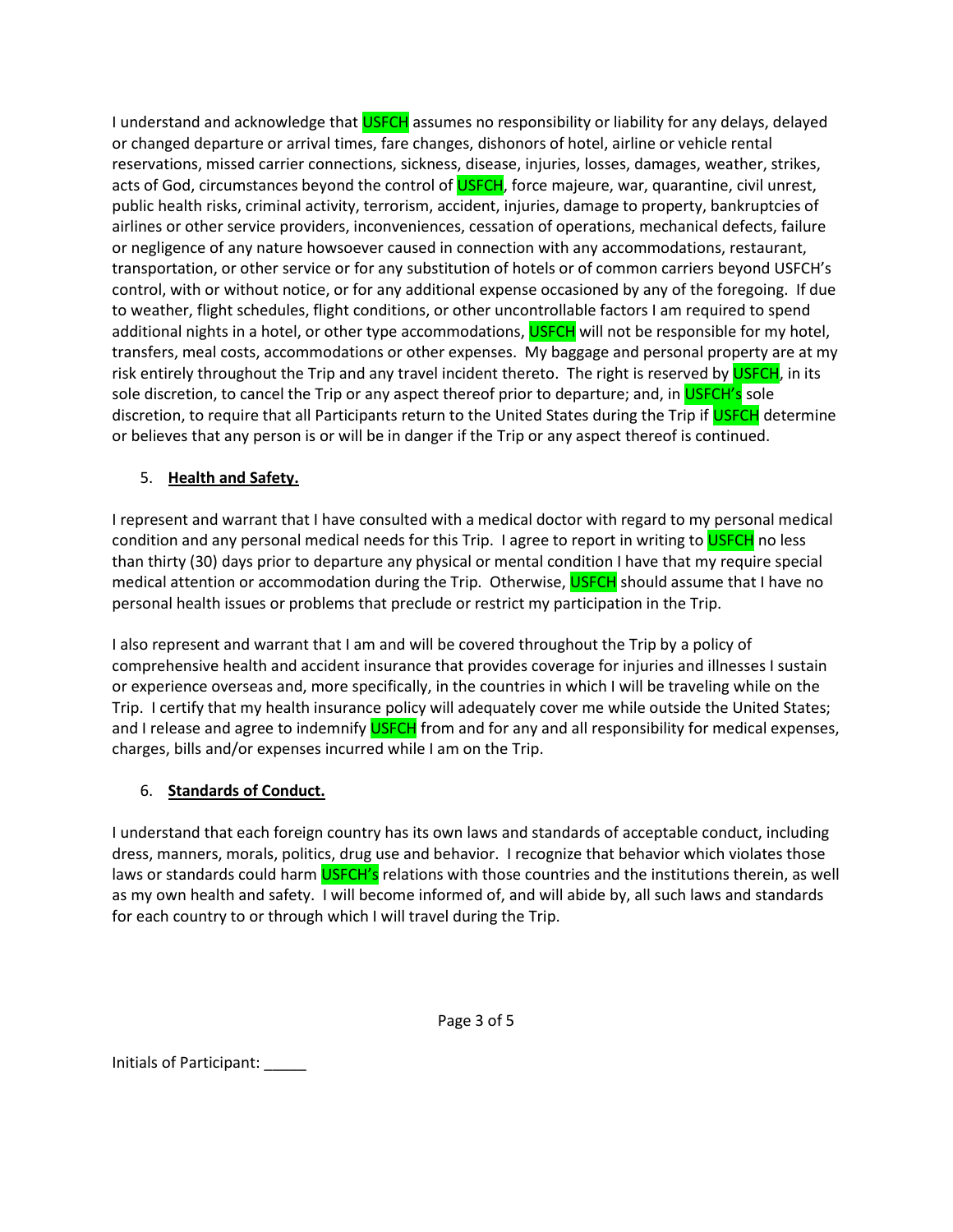I agree to comply with USFCH's rules, standards and instructions for Participant behavior. I waive and release all claims against USFCH that arise at a time when I am not under the direct supervision of USFCH or that are caused by my failure to remain under such supervision or to comply with such rules, standards, and instructions.

I agree that USFCH has the right to enforce the standards of conduct described above in its sole judgment, and that it will impose sanctions, up to and including expulsion from the Trip, for violating these standards or for any behavior detrimental to or incompatible with the interest, harmony, and welfare of USFCH, the Trip, or other Participants. If I leave or am expelled from the Trip for any reason, there will be no refund of fees already paid and I consent to being sent home at my own expense with no refund of fees.

I agree to attend to any legal problems I encounter with any foreign nationals or government of any country visited on the Trip. USFCH is not responsible for providing any assistance under such circumstances.

If I become detached from the group, fail to meet a departure bus, airplane, or train, or become sick or injured, I will at my own expense seek out, contact and reach the Trip group at its next available destination.

#### 7. **Medical Authorization**

I authorize USFCH, including but not limited to any chaperone, supervisor, agent, representative, staff or other USFCH employee, to make medical decisions for Participant and Participant's minor children which is his/her/their sole judgment are necessary. I hereby release and indemnify USFCH form any action taken pursuant to this Authorization pursuant to paragraphs 2 and 3 of this Release, and agree that I am responsible for paying all medical expenses of any kind.

#### 8. **Kidnapping and Hostage Taking.**

USFCH will make no concessions to kidnappers or terrorists nor will USFCH negotiate for the payment of ransom for the release of a Participant who becomes a hostage. USFCH will cooperate with the appropriate governmental agencies in an attempt to hold perpetrators responsible for any acts committed against Participants.

#### 9. **Miscellaneous.**

- A. Should any provision or aspect of this Release be found to be void or unenforceable, all remaining provisions of the Release will remain in full force and effect.
- B. Prior to signing this Release, I was advised and made aware that I have the right to consult with an attorney, or other legal advisor or counselor of my choice.
- C. This Release will also bind my family members including my spouse, if any.
- D. This Agreement represents my complete understanding with USFCH concerning its responsibility Page 4 of 5

Initials of Participant: \_\_\_